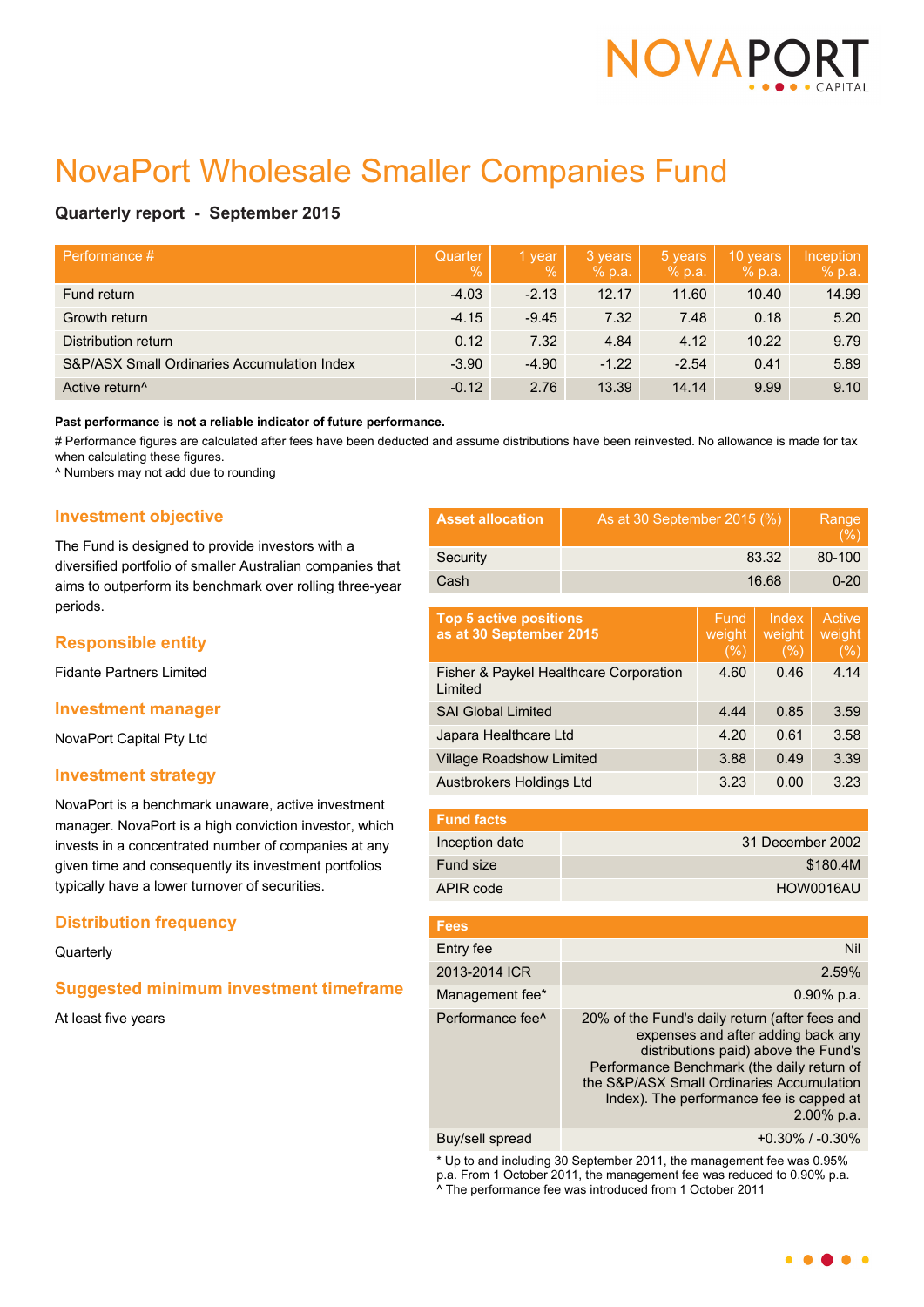## **Sector exposure as at 30 September 2015**



## **Market overview**

During the September quarter 2015, the Australian Small Ordinaries continued to play on the swings and the roundabouts, trading within a range defined over four years past. The benchmark lost 7.5% of its value over the July and August, then a rally commenced in September which trimmed these losses to 3.9% for the quarter. Once again, selling pressure was concentrated on resources stocks, which suffered a hefty 25% aggregate decline over the quarter while industrials were flat.

Much of the weakness in the resources sector can be explained by ongoing concerns surrounding the health of the Chinese economy. The Chinese stock market collapsed by nearly 27% over just 10 days during August. The US and local share market mirrored this mini collapse to varying degrees. Another notable external influence during the quarter was US monetary policy, where expectations for the timing of an increase in the United States Federal Reserve (Fed) funds rate were again extended.

Despite market gyrations, earnings results posted by smaller companies during August were on the whole in line with expectations and certainly better than those reported over recent years. This is consistent with our view that the market's current expectations are generally achievable and realistic, which we believe represents a sound foundation for investors. The US quarterly earnings season is underway at the time of writing and the coming weeks will provide an update on the health of many global industries.

Hefty falls in commodity prices and the Australian dollar over the last year have had a substantial impact on the underlying profitability of many companies in our universe. Much of this has been reflected in share prices however as the dust settles it is inevitable that investment opportunities will emerge.

## **Fund performance summary**

The S&P/ASX Small Ordinaries Accumulation Index returned -3.90% for the quarter. The fund underperformed the market and delivered a -4.03% return over the quarter.

# **Performance of key securities**

## **Key contributors**

| Security name             | Sector                        |         | Active weight %   Value added % |
|---------------------------|-------------------------------|---------|---------------------------------|
| Liquefied Natural Gas Ltd | Energy                        | $-0.57$ | 1.06                            |
| Servcorp Limited          | <b>Financials Ex Property</b> | 3.04    | 0.58                            |
| Beach Energy Limited      | Energy                        | $-0.41$ | 0.54                            |

**Liquefied Natural Gas Ltd**

Not held by the fund.